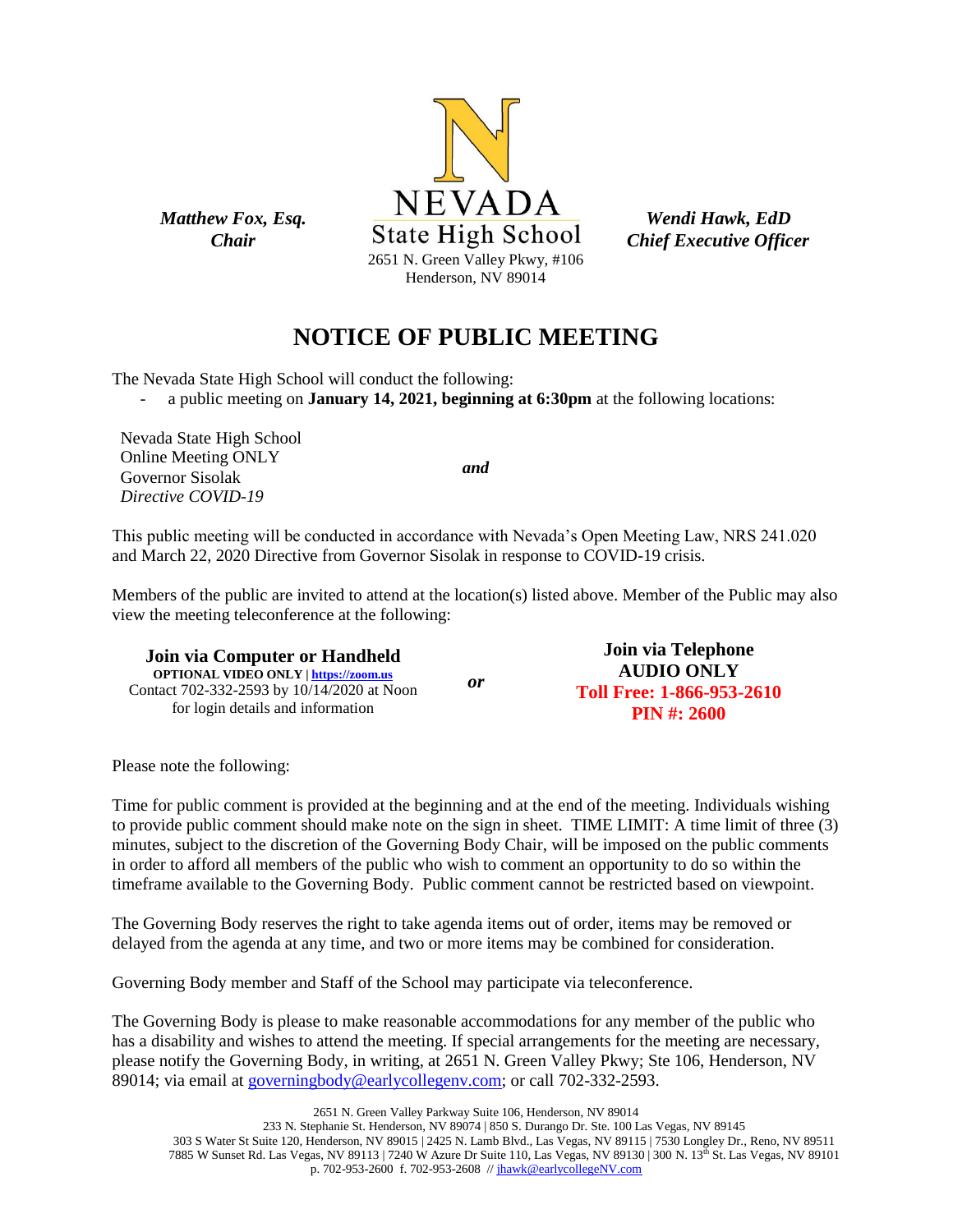**Public Meeting Date – Thursday, January 14, 2021 Pubic Notice and Agenda – Page 2**

### **AGENDA**

- 1. Call to Order, Roll Call, and Pledge of Allegiance.
- 2. Public Comment #1.

*Public comment will be taken during this agenda item regarding any item appearing on the agenda. No action may be taken on a matter discussed under this item until the matter is included on an agenda as an item on which action may be taken. See NRS 241.020. A time limit of three (3) minutes, subject to the discretion of the Chair, will be imposed on public comments. The Governing Body Chair may allow additional public comment at his/her discretion. Public Comment #2 will provide an opportunity for public comment on any matter not on the agenda.*

- 3. Approve the reappointment of one community member to the board for a final two-year term and recognize the service of exiting board member Mr. Luis Maceira for his final meeting. The conversation may revolve around next steps to recruit a replacement for Mr. Maceira's open position. (ref. PLCY 03.001) (Matthew Fox, Chair)
	- a. Kelly Moxley (reappointment); and
	- b. Luis Maceira (final meeting)
- 4. EXECUTIVE UPDATE: An update from members of the executive leadership team on the progress and performance of the school. This will be a verbal update from each of the members. The team will give a more comprehensive report during April 2021.
	- a. Introductions of new leadership Sara Coombes and Ellen Ma (John Hawk, COO)
	- b. Update on new location in approved zip codes (John Hawk, COO)
	- c. Update on succession plan (Wendi Hawk, CEO)
	- d. Employee vacancy/coverage report (Ellen Ma, FOD & Rollin Heassler, HRM)
	- e. School recruitment/enrollment numbers at each location (Cristal James, MED)
	- f. Student progress on scorecards FY2021 (Andrea McDonald, AAD)
- 5. CONSENT AGENDA: Information concerning the following consent agenda items has been forwarded to Governing Body members for study prior to the meeting. Unless a Governing Body Member has a question concerning a particular item and asks that it be withdrawn from the consent list, items are approved at one time.; (Matthew Fox, Chair) *(For Possible Action)*
	- a. Approval of the meeting minutes from 10/15/2020
	- b. Approval of staff contracts that align with amended budget
	- c. Approval to update NSHS lottery policy REG\_05.001
	- d. Approval and ratification of purchase orders PLCY\_03.003 Article I Sec. 1.03
	- e. Approval that the board has received SPCSA Organizational Framework
	- f. Approval that the board has received SPCSA Academic Framework
	- g. Approval that the board has received SPCSA Financial Framework
	- h. Approval that the board has received SPCSA Risk Assessment Tier Letter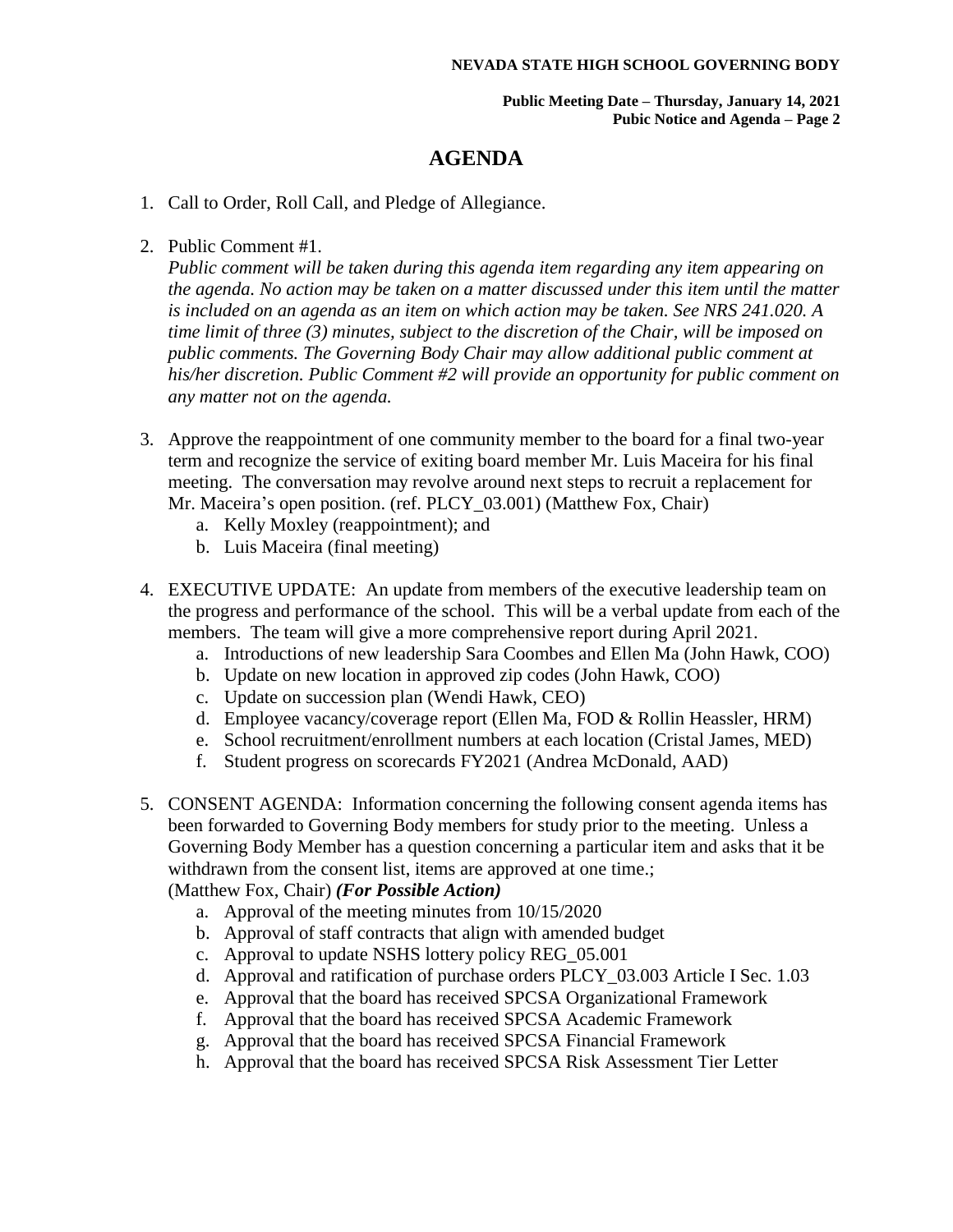#### **NEVADA STATE HIGH SCHOOL GOVERNING BODY**

#### **Public Meeting Date – Thursday, January 14, 2021 Pubic Notice and Agenda – Page 3**

- 6. Interview candidate(s) for the position of Chief Executive Officer at Nevada State High School. The structure and flow of introductions, presentations, interviews, questions, and layout will be at the discretion of the Governing Body Chair. (Matthew Fox, Chair) *(Discussion and Information)*
- 7. Options regarding next steps for the position of Chief Executive Officer that may include continuing to search for candidates, appointing a candidate that was presented to the board during this meeting, or requiring additional information from candidate(s). Governing Body Chair. (Matthew Fox, Chair) *(For Possible Action)*
- 8. ANNUAL MEETING: This will cover training and possible action on certain items identified below; (Matthew Fox, Chair) *(For Possible Action)*
	- a. Review of board terms, openings, and plan for filling these positions
	- b. Review responses to statutory and regulatory responsibilities of Gov. Body
	- c. Review ethics disclosure and abstention guide
	- d. Review, Q&A, and collect Acknowledgement of Ethical Standards form
	- e. Review, Q&A, and collect Code of Ethics and Conflict of Interest Policy forms (ref. PLCY\_03.002 & PLCY\_03.004)
	- f. Review, Q&A, and collect Acknowledgement of Governance Training form (ref. PROC\_03.003) Ethics and Open Meeting Law Training Video: <https://tinyurl.com/ts42ynn> Governance Best Practices Development Video: <https://tinyurl.com/uzxjqe3>
- 9. Board Member Comments
- 10. Public Comment #2.

*Public comment on any matter will be taken during this agenda item. No action may be taken on a matter raised under this item until the matter is included on an agenda as an item on which action may be taken. See NRS 241.020. A time limit of three (3) minutes, subject to the discretion of the Chair, will be imposed on public comments. The Governing Body Chair may allow additional public comment at his/her discretion.*

11. Adjournment